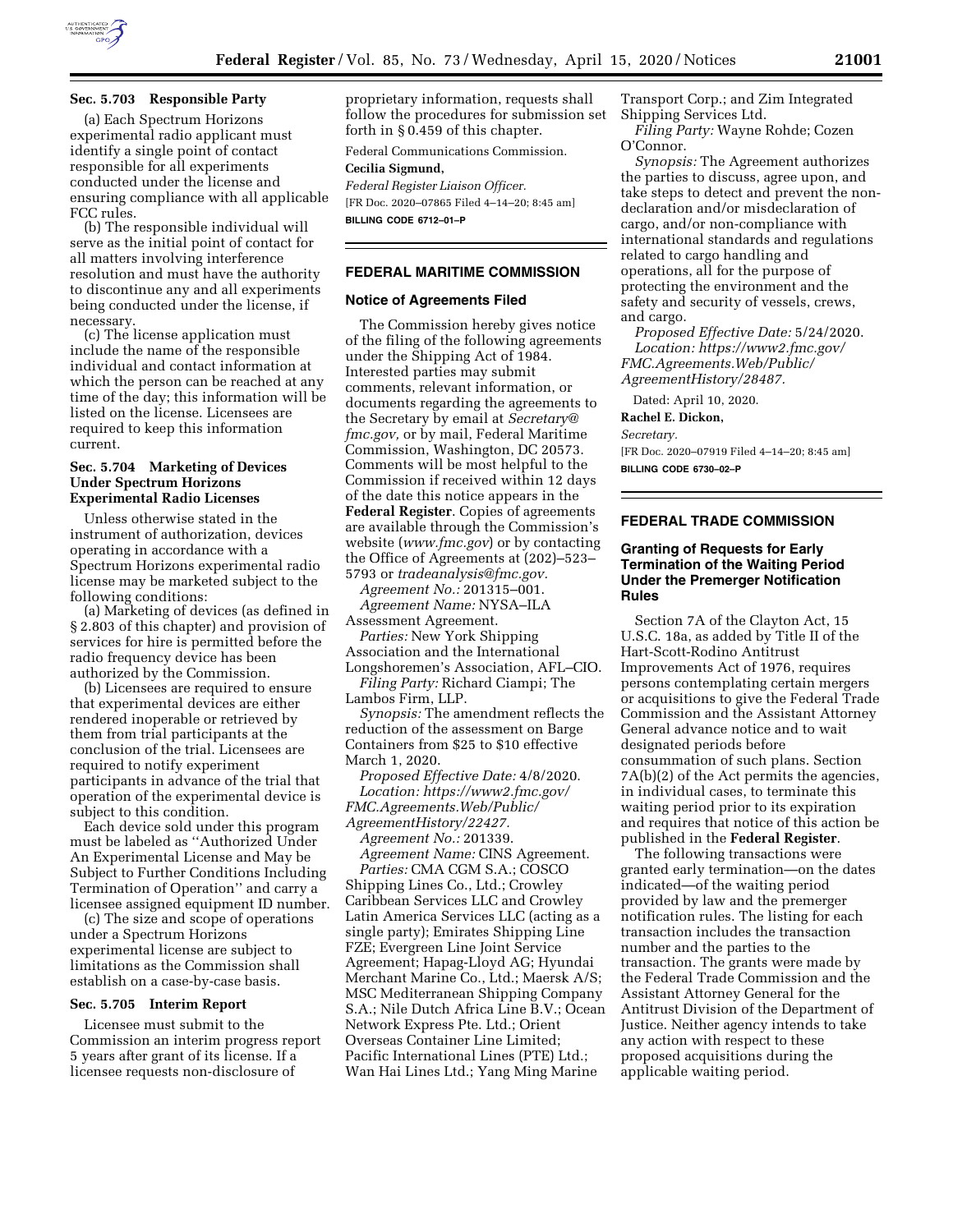$\equiv$ 

۰

# EARLY TERMINATIONS GRANTED

March 1, 2020 Thru March 31, 2020

| 03/02/2020                                                                                                                                                                                               |                                                                                   |                                                                                                                                                                                                                                                                                                                                                                                                                                                                                                                                                                                                                                                                                                                                                                                                                                                                                                                                                                                                                                                                                                                                                                                                                                                                                                                                 |
|----------------------------------------------------------------------------------------------------------------------------------------------------------------------------------------------------------|-----------------------------------------------------------------------------------|---------------------------------------------------------------------------------------------------------------------------------------------------------------------------------------------------------------------------------------------------------------------------------------------------------------------------------------------------------------------------------------------------------------------------------------------------------------------------------------------------------------------------------------------------------------------------------------------------------------------------------------------------------------------------------------------------------------------------------------------------------------------------------------------------------------------------------------------------------------------------------------------------------------------------------------------------------------------------------------------------------------------------------------------------------------------------------------------------------------------------------------------------------------------------------------------------------------------------------------------------------------------------------------------------------------------------------|
| 20200696                                                                                                                                                                                                 | G                                                                                 | Spotify Technology S.A.; William J. Simmons III; Spotify Technology S.A.                                                                                                                                                                                                                                                                                                                                                                                                                                                                                                                                                                                                                                                                                                                                                                                                                                                                                                                                                                                                                                                                                                                                                                                                                                                        |
| 03/04/2020                                                                                                                                                                                               |                                                                                   |                                                                                                                                                                                                                                                                                                                                                                                                                                                                                                                                                                                                                                                                                                                                                                                                                                                                                                                                                                                                                                                                                                                                                                                                                                                                                                                                 |
| 20191021<br>20200619<br>20200772<br>20200777                                                                                                                                                             | G<br>G<br>G<br>G                                                                  | Olympus Growth Fund VI, L.P.; DS Smith plc; Olympus Growth Fund VI, L.P.<br>Marlin Equity V, L.P.; H.I.G. Capital Partners V, L.P.; Marlin Equity V, L.P.<br>A.P. Moller—Maersk A/S; Craig F. Kaplan and D'Lynda D. Kaplan; A.P. Moller—Maersk A/S.<br>Madison Dearborn Capital Partners VII-B, L.P.; TCFI AEVEX Holdings LLC; Madison Dearborn Capital Partners VII-B,<br>L.P.                                                                                                                                                                                                                                                                                                                                                                                                                                                                                                                                                                                                                                                                                                                                                                                                                                                                                                                                                 |
| 03/06/2020                                                                                                                                                                                               |                                                                                   |                                                                                                                                                                                                                                                                                                                                                                                                                                                                                                                                                                                                                                                                                                                                                                                                                                                                                                                                                                                                                                                                                                                                                                                                                                                                                                                                 |
| 20200755<br>20200757<br>20200787<br>20200788<br>20200794<br>20200800<br>20200802<br>20200810<br>20200821<br>20200822                                                                                     | G<br>G<br>G<br>G<br>G<br>G<br>G<br>G<br>G<br>G                                    | Raul Marcelo Claure; Softbank Group Corp.; Raul Marcelo Claure.<br>Nebula Acquisition Corp.; Open Lending, LLC; Nebula Acquisition Corp.<br>SLP BHN Investor, L.L.C.; Marshall W. Reavis IV; SLP BHN Investor, L.L.C.<br>Stripes III, LP; Udemy, Inc.; Stripes III, LP.<br>Vista Equity Partners Fund V, L.P.; Ousland Holdings, Inc.; Vista Equity Partners Fund V, L.P.<br>Wells Fargo & Company; Udemy, Inc.; Wells Fargo & Company.<br>Naspers Limited; Udemy, Inc.; Naspers Limited.<br>Francisco Partners V, L.P.; J M Smith Corporation; Francisco Partners V, L.P.<br>Royal Dutch Shell plc ; Shell Midstream Partners, L.P ; Royal Dutch Shell plc.<br>ArcLight Energy Partners Fund VII, L.P.; Higherstar IV SWG Holdings LLC; ArcLight Energy Partners Fund VII, L.P.                                                                                                                                                                                                                                                                                                                                                                                                                                                                                                                                                |
| 03/09/2020                                                                                                                                                                                               |                                                                                   |                                                                                                                                                                                                                                                                                                                                                                                                                                                                                                                                                                                                                                                                                                                                                                                                                                                                                                                                                                                                                                                                                                                                                                                                                                                                                                                                 |
| 20200758<br>20200771<br>20200785                                                                                                                                                                         | G<br>G<br>G                                                                       | Ferguson plc; Columbia Pipe & Supply Co.; Ferguson plc.<br>BDC Fund I Coinvest 1 LP; Belden Inc.; BDC Fund I Coinvest 1 LP.<br>J.P.J.S. SCA; Eric Fisk; J.P.J.S. SCA.                                                                                                                                                                                                                                                                                                                                                                                                                                                                                                                                                                                                                                                                                                                                                                                                                                                                                                                                                                                                                                                                                                                                                           |
| 03/13/2020                                                                                                                                                                                               |                                                                                   |                                                                                                                                                                                                                                                                                                                                                                                                                                                                                                                                                                                                                                                                                                                                                                                                                                                                                                                                                                                                                                                                                                                                                                                                                                                                                                                                 |
| 20200733<br>20200796<br>20200798<br>20200808<br>20200816<br>20200817<br>20200826<br>20200827<br>20200828<br>20200836<br>20200838<br>20200839<br>20200846<br>20200847<br>20200850<br>20200851<br>20200857 | G<br>G<br>G<br>G<br>G<br>G<br>G<br>G<br>G<br>G<br>G<br>G<br>G<br>G<br>G<br>G<br>G | RELX PLC ; Emailage Corp. ; RELX PLC.<br>FaceBank Group, Inc.; fuboTV, Inc.; FaceBank Group, Inc.<br>Regions Financial Corporation; Warburg Pincus Private Equity XII, L.P.; Regions Financial Corporation.<br>New Mountain Partners V, L.P.; P. Wiley Curran; New Mountain Partners V, L.P.<br>Mubadala Investment Company PJSC; Ari Ojalvo; Mubadala Investment Company PJSC.<br>Energy Capital Partners IV-D, LP; Energy Capital Partners IV-A, LP; Energy Capital Partners IV-D, LP.<br>Costco Wholesale Corporation; Edward S. Lampert; Costco Wholesale Corporation.<br>Patrick Drahi; The Edward Walson 2011 Revocable Trust; Patrick Drahi.<br>Fidelity National Financial, Inc.; FGL Holdings; Fidelity National Financial, Inc.<br>Softbank Group Corp.; The We Company; Softbank Group Corp.<br>Neenah, Inc.; MSouth Equity Partners, L.P.; Neenah, Inc.<br>Lars Wingefors; Mathew Karch; Lars Wingefors.<br>Sycamore Partners III, L.P.; L Brands, Inc.; Sycamore Partners III, L.P.<br>Newhouse Broadcasting Corporation; Scopely, Inc.; Newhouse Broadcasting Corporation.<br>Valor Equity Partners IV L.P.; Bird Rides Inc.; Valor Equity Partners IV L.P.<br>TSG8 L.P.; Pathway Vet Alliance Holding LLC; TSG8 L.P.<br>Mondelez International, Inc.; GG Foods Holding Corporation; Mondelez International, Inc. |
| 03/19/2020                                                                                                                                                                                               |                                                                                   |                                                                                                                                                                                                                                                                                                                                                                                                                                                                                                                                                                                                                                                                                                                                                                                                                                                                                                                                                                                                                                                                                                                                                                                                                                                                                                                                 |
| 20191090                                                                                                                                                                                                 | S                                                                                 | Danaher Corporation; General Electric Company; Danaher Corporation.                                                                                                                                                                                                                                                                                                                                                                                                                                                                                                                                                                                                                                                                                                                                                                                                                                                                                                                                                                                                                                                                                                                                                                                                                                                             |
| 03/30/2020                                                                                                                                                                                               |                                                                                   |                                                                                                                                                                                                                                                                                                                                                                                                                                                                                                                                                                                                                                                                                                                                                                                                                                                                                                                                                                                                                                                                                                                                                                                                                                                                                                                                 |
| 20200803<br>20200805                                                                                                                                                                                     | G<br>G                                                                            | Comcast Corporation ; Newco ; Comcast Corporation.<br>AT&T Inc. ; NewCo ; AT&T Inc.                                                                                                                                                                                                                                                                                                                                                                                                                                                                                                                                                                                                                                                                                                                                                                                                                                                                                                                                                                                                                                                                                                                                                                                                                                             |
| 03/31/2020                                                                                                                                                                                               |                                                                                   |                                                                                                                                                                                                                                                                                                                                                                                                                                                                                                                                                                                                                                                                                                                                                                                                                                                                                                                                                                                                                                                                                                                                                                                                                                                                                                                                 |
| 20200741<br>20200840<br>20200849                                                                                                                                                                         | G<br>G<br>G                                                                       | Silgan Holdings, Inc.; Hercule PAI Holdings S.a.r.l.; Silgan Holdings, Inc.<br>CC KDC Co-Invest LP; DH IV. 1 No. 1, LP; CC KDC Co-Invest LP.<br>RB CNS AIV B, LP; Andrew Heaner; RB CNS AIV B, LP.                                                                                                                                                                                                                                                                                                                                                                                                                                                                                                                                                                                                                                                                                                                                                                                                                                                                                                                                                                                                                                                                                                                              |